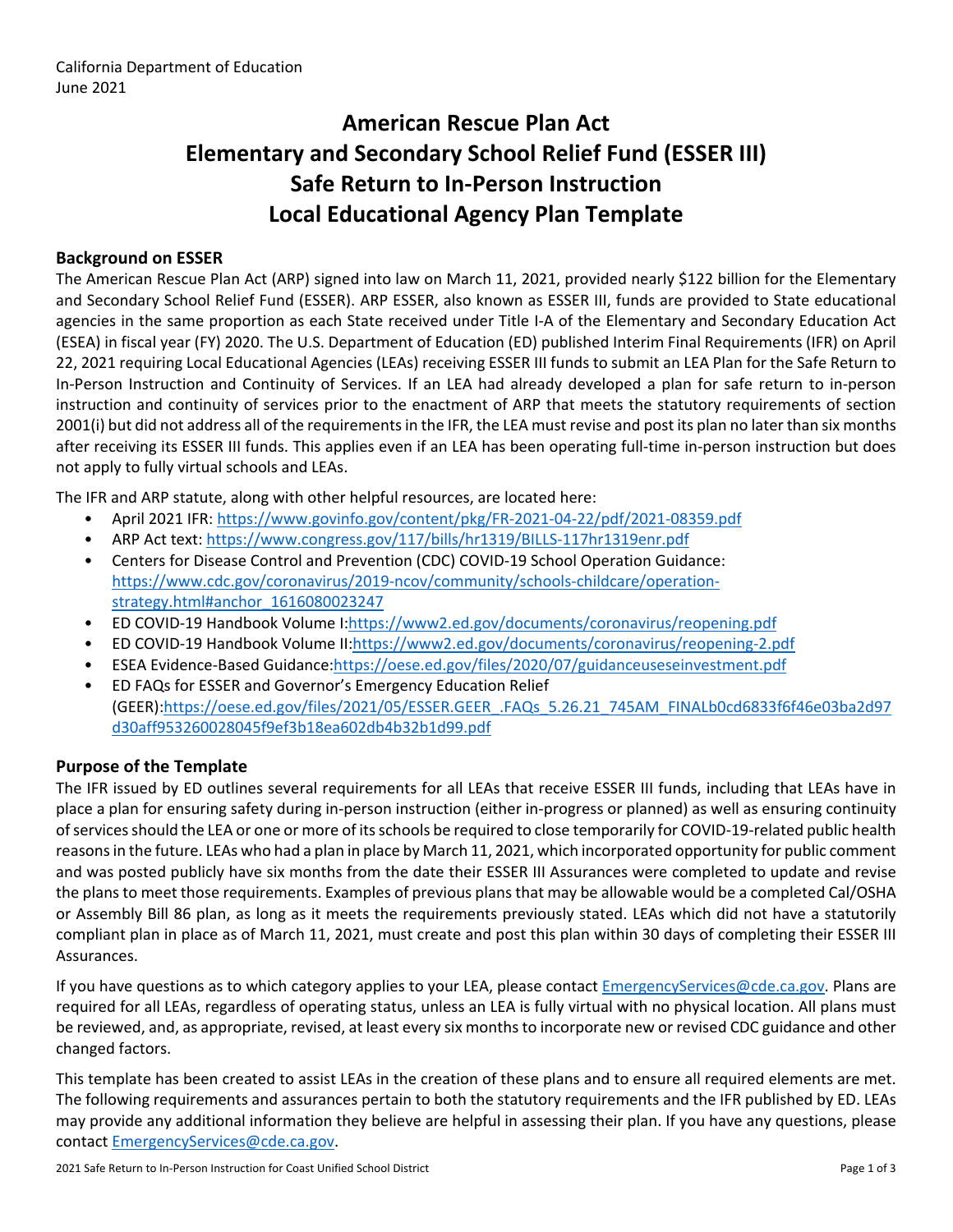### **LEA Plan for Safe Return to In-Person Instruction and Continuity of Services**

## LEA Name: Coast Unified School District

Option for ensuring safe in-person instruction and continuity of services: has developed a plan

1. Please choose one:

 $x$  The LEA had a plan, as of March 11, 2021, that is already compliant with the ARP statute and will review and, as appropriate, revise it every six months to take into consideration the additional requirements of the IFR; or

**NOTE: If your LEA already has a compliant plan as of March 11, 2021, and has assured such by checking the box above, then you may skip questions 2-4 and complete the Assurance and Contact sections.**

The LEA has amended/created a plan compliant with the IFR using this template and has posted/will post it within 30 days of completing the ESSER III Assurances.

**NOTE: If checking the box above that you are using this template to meet the 30 day plan requirements, you must respond to each question in the template.**

Please note whether the LEA has a compliant plan and include a link to the plan, or acknowledge that the LEA is submitting a new plan and will post it within 30 days of receiving funds.

CUSD Plans can be found at:<https://www.coastusd.org/staff/covid-19-information>

2. The LEA will maintain the health and safety of students, educators, and other school and LEA staff, and the extent to which it has adopted policies, and a description of any such policies, on each of the CDC's safety recommendations, including: universal and correct wearing of masks; modifying facilities to allow for physical distancing; handwashing and respiratory etiquette; cleaning and maintaining healthy facilities, including improving ventilation; contact tracing in combination with isolation and quarantine, in collaboration with the State, local, territorial, or Tribal health departments; diagnostic and screening testing; efforts to provide vaccinations to school communities; appropriate accommodations for children with disabilities with respect to health and safety policies; and coordination with State and local health officials.

Describe how the LEA will maintain, or continue to maintain, health and safety policies and procedures. Include a description of any adopted policies and procedures regarding the CDC's safety recommendations (or available LEA website links to such policies). Include descriptions of appropriate accommodations adopted and coordination efforts conducted with outside State and local health officials. Please include or describe current public health conditions, applicable State and local rules and restrictions, and other contemporaneous information that informs your decision-making process.

3. The LEA will ensure continuity of services, including but not limited to services to address students' academic needs and students' and staff social, emotional, mental health and other needs, which may include student health and foodservices.

Describe how the LEA will ensure continuity of services in case isolation, quarantine, or future school closures are required, including how the LEA will meet the needs of students with disabilities and English learners.